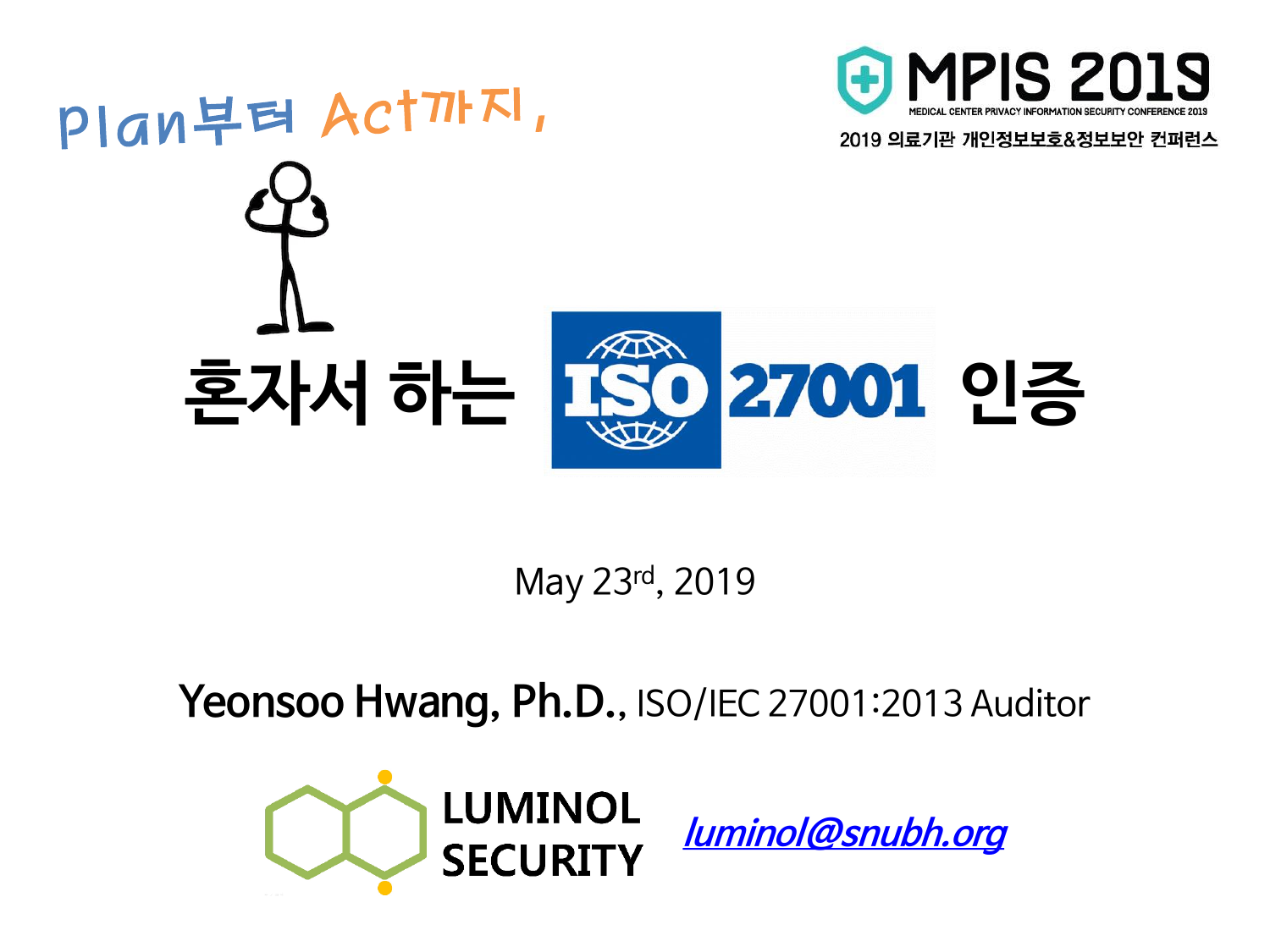### **from Plan ... to Act**



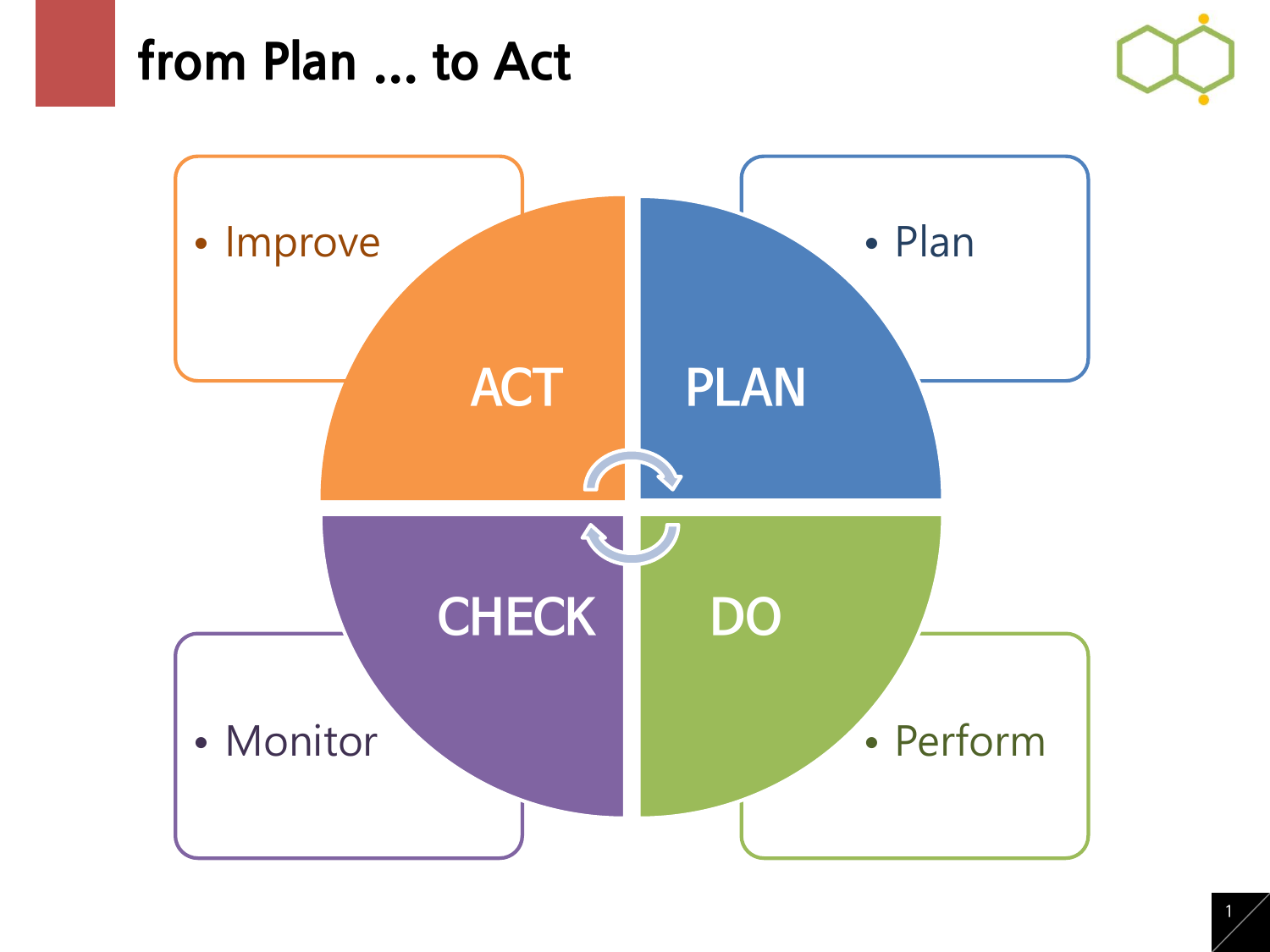## **Types of Audit**



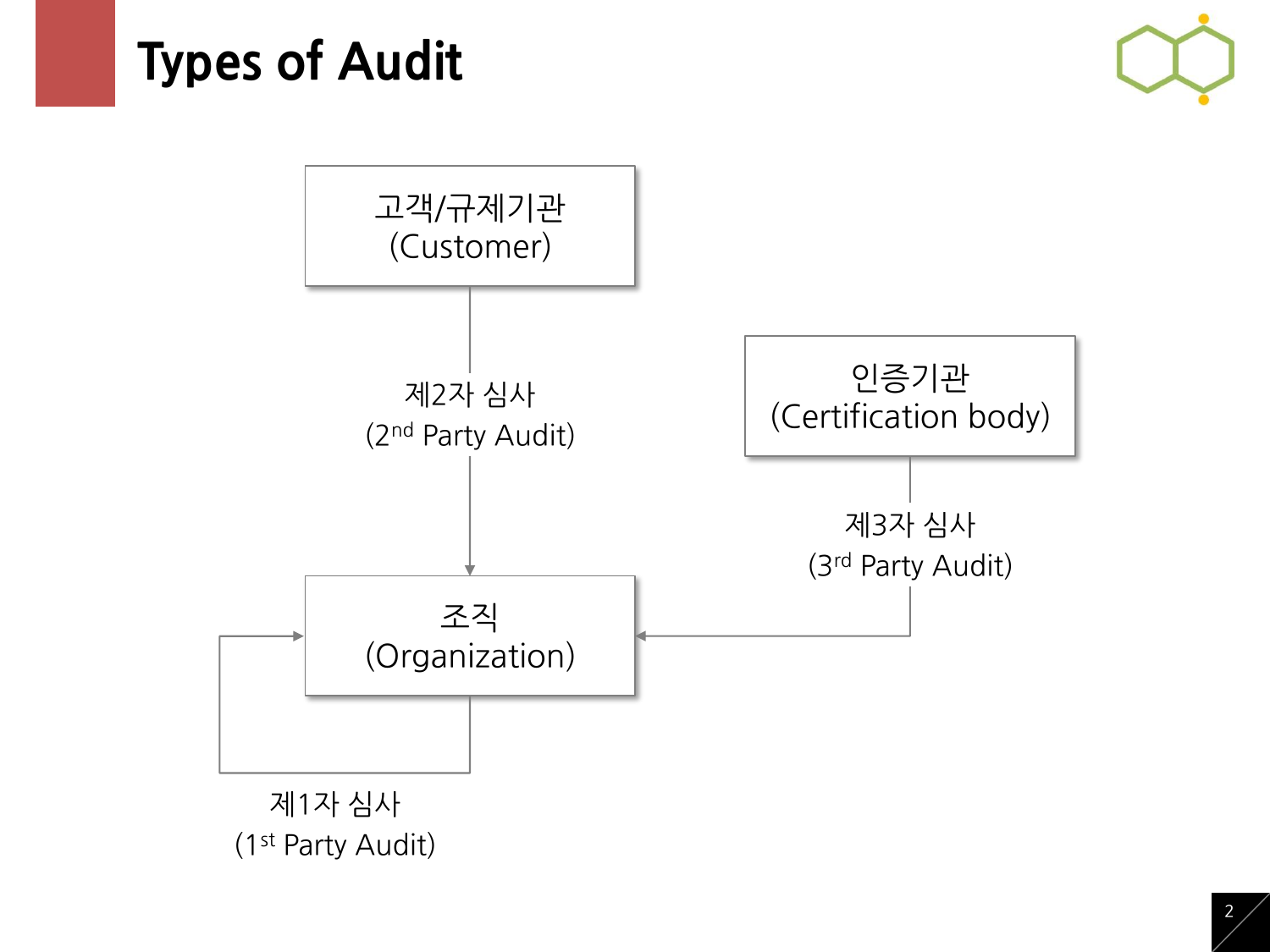



#### 국제 표준화 기구





(International Organization for Standardization) (International Electrotechnical Commission)

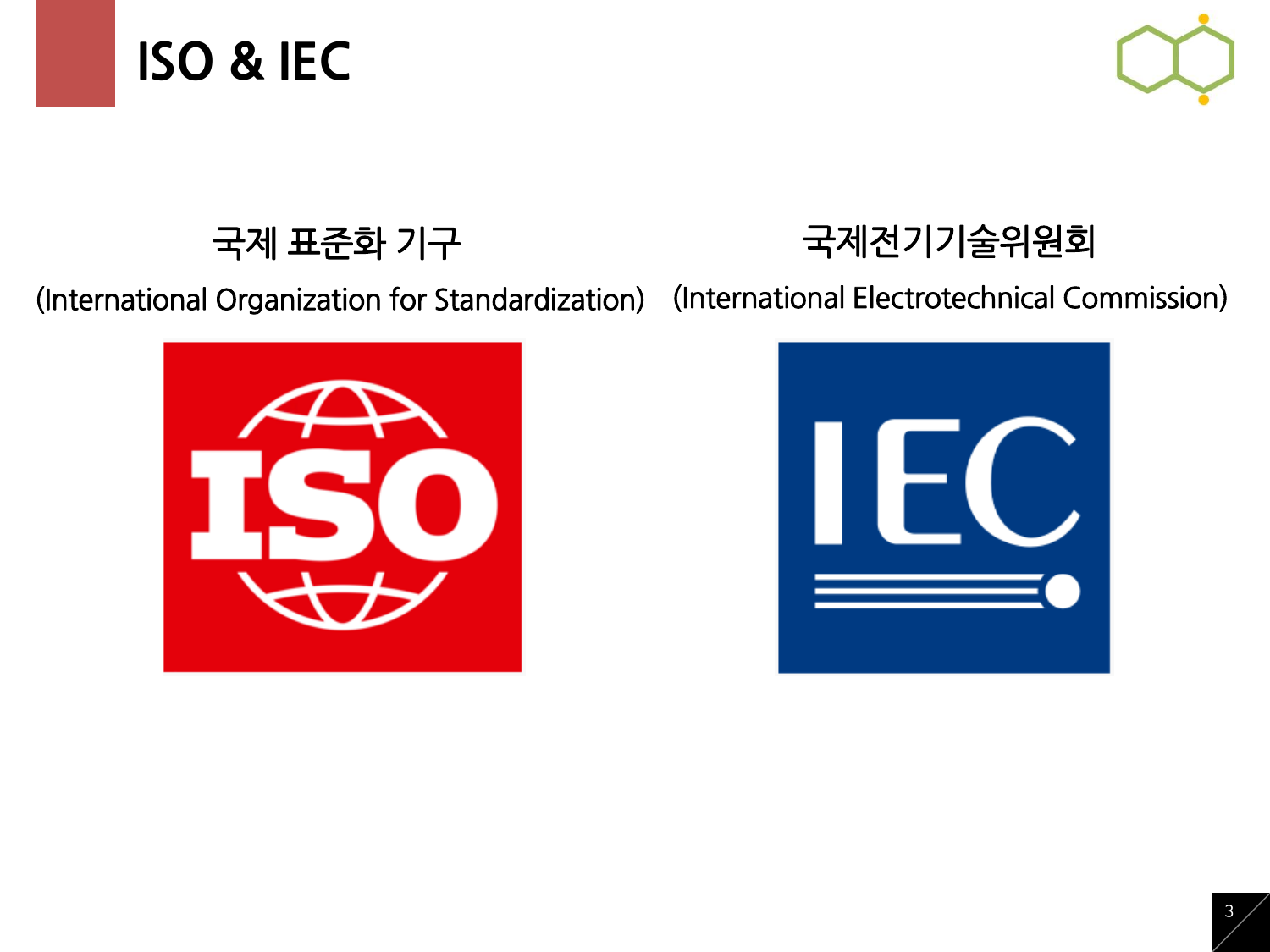# **The history of ISO/IEC 27001**



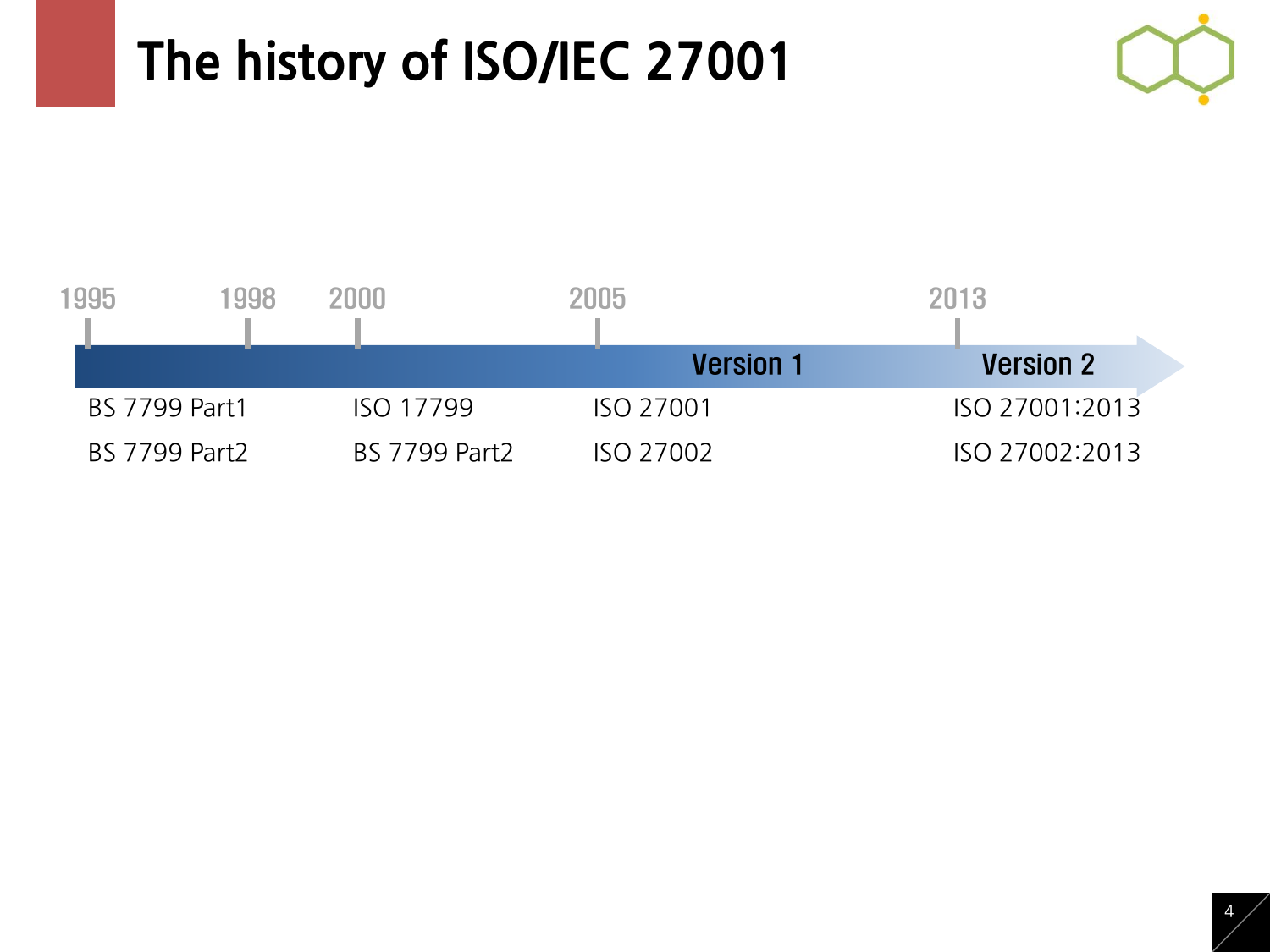## **Accreditation & Certification**



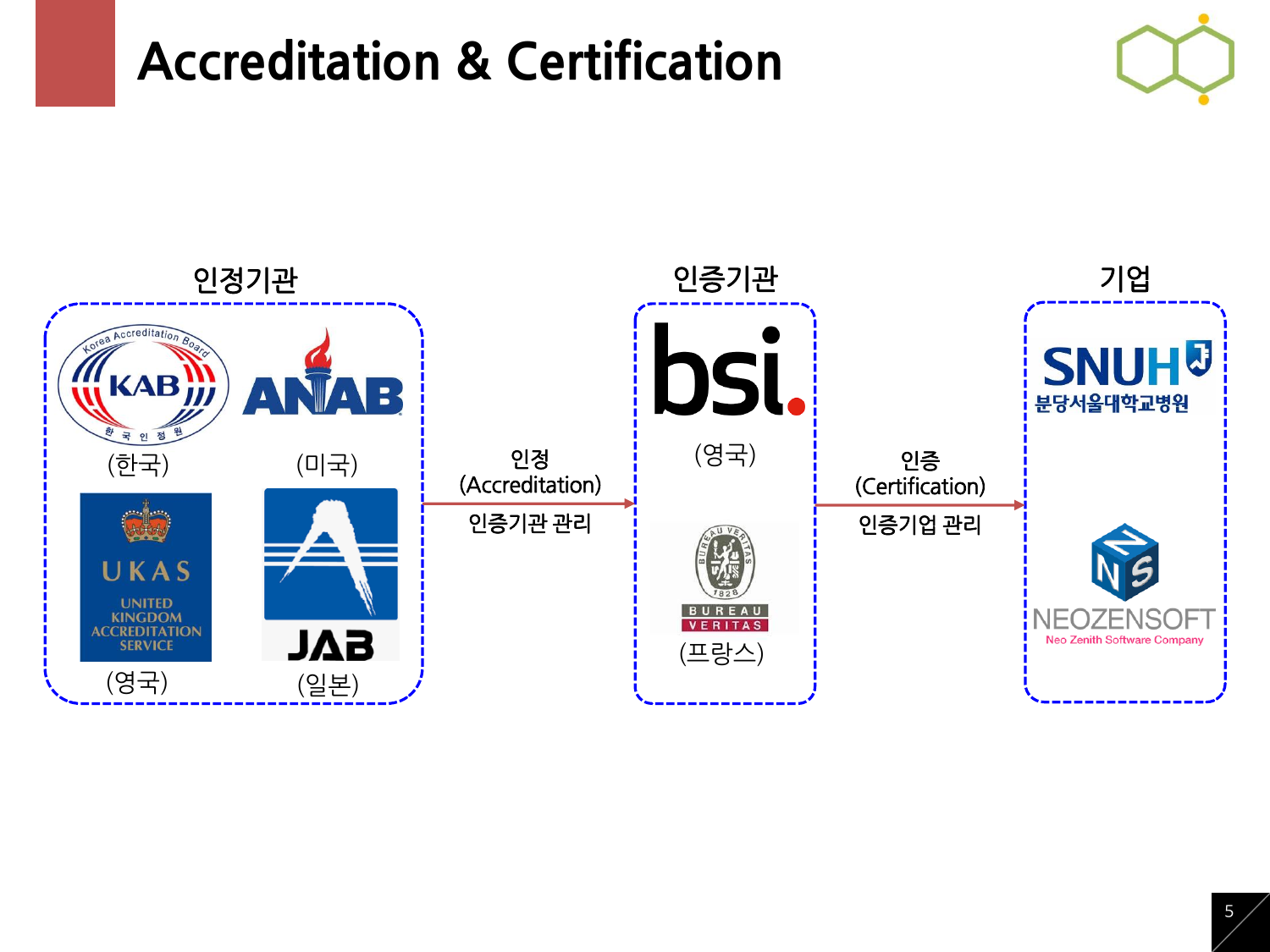### **ISO 27000 Series**